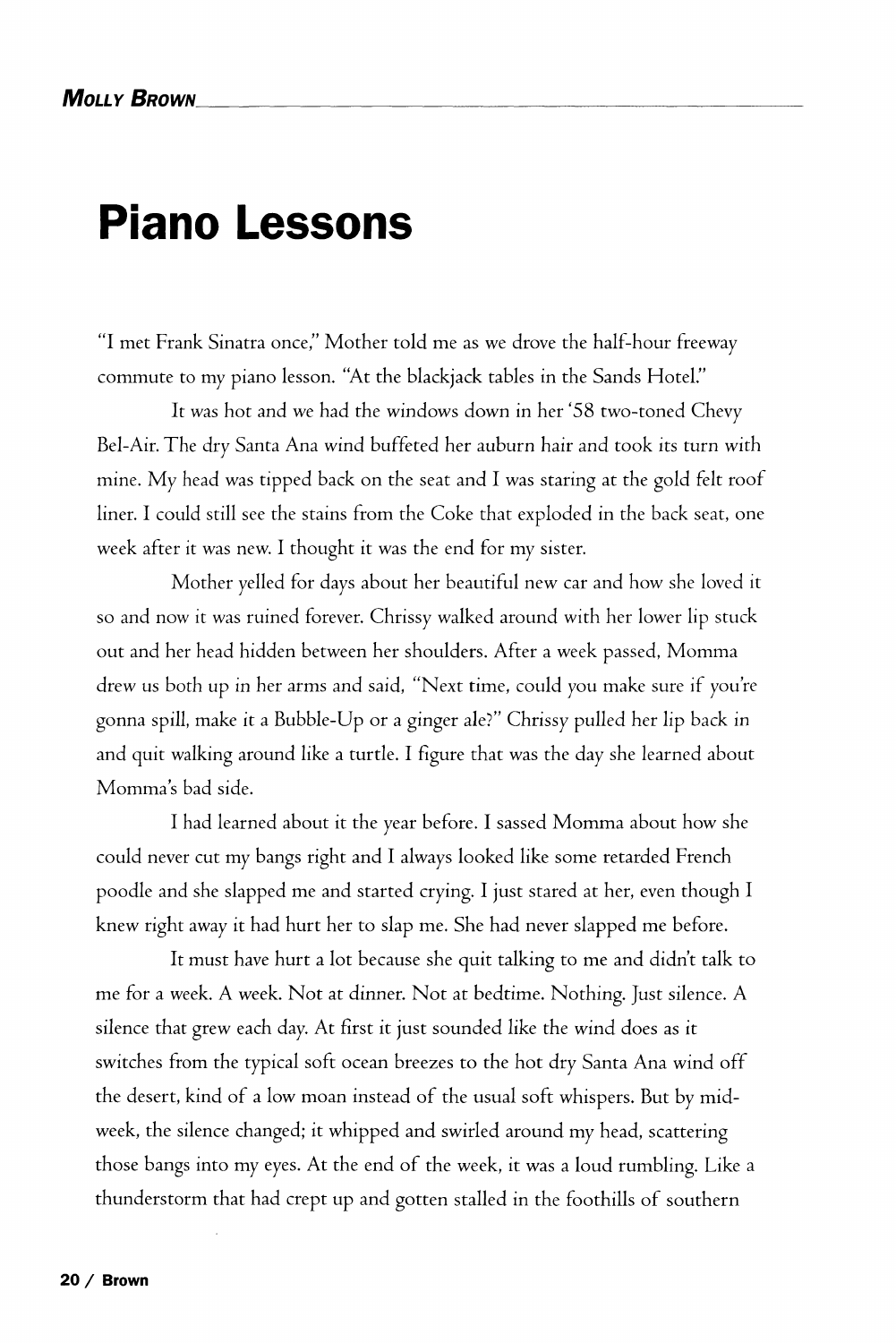California. A rumbling that echoed. Reverberated. And followed me wherever I went.

After a week, it felt as if the silence had taken on a life of its own and was sitting like a fat cat on my chest trying to steal my breath. I couldn't take the punishment any longer so one night I snuck out of bed and found Mom in her chair, smoking and watching Jack Parr. A Jack Daniels on the rocks in her hand.

I stood there staring at her, waiting for her to at least shoo me back to bed or something. Nothing. By now, my whole body felt as if it was drenched with her silence so I started crying and the words fell out like macaroni from a torn bag and pretty soon she was crying and pulling me in and the smell of the bourbon and Viceroy cigarettes and Intimate perfume enfolded me and her magic spread all over me and I knew deep in my heart I would never do anything to make her mad enough to stop talking to me again.

So I turn my head and look over at Mom. She's humming along to Frank Sinatra singing "Come Rain or Come Shine" on the radio. Driving with one hand on the wheel, the other out the window, cigarette clenched tightly between her first two fingers, waving back and forth, she keeps time with her little finger on the top of the side mirror. This way the smoke stays out of the car. So she says. The song must have triggered the memory. She and Dad hadn't been over to Vegas in a while.

"When was that, Momma?"

She took a drag off her cigarette, snuffed it out in the ashtray and snapped the ashtray closed. "Let's see. Maybe '56 or '57.1 was wearing that great black and white abstract-patterned sundress with the halter top. You know the one, don't you?" She glanced over at me and smiled, lips tinted with Revlon's "Love Me Red."

Some people measure time with a calendar or a clock. Others with a diary. Mom measured time and events by her wardrobe. Each birthday, anniversary, wedding, or funeral was marked and filed in her memory under a category marked *the dress I wore.* At thirteen, I wondered if I would ever have the kind of clothes to mark occasions by. Or look as drop-dead gorgeous as my mother did in hers.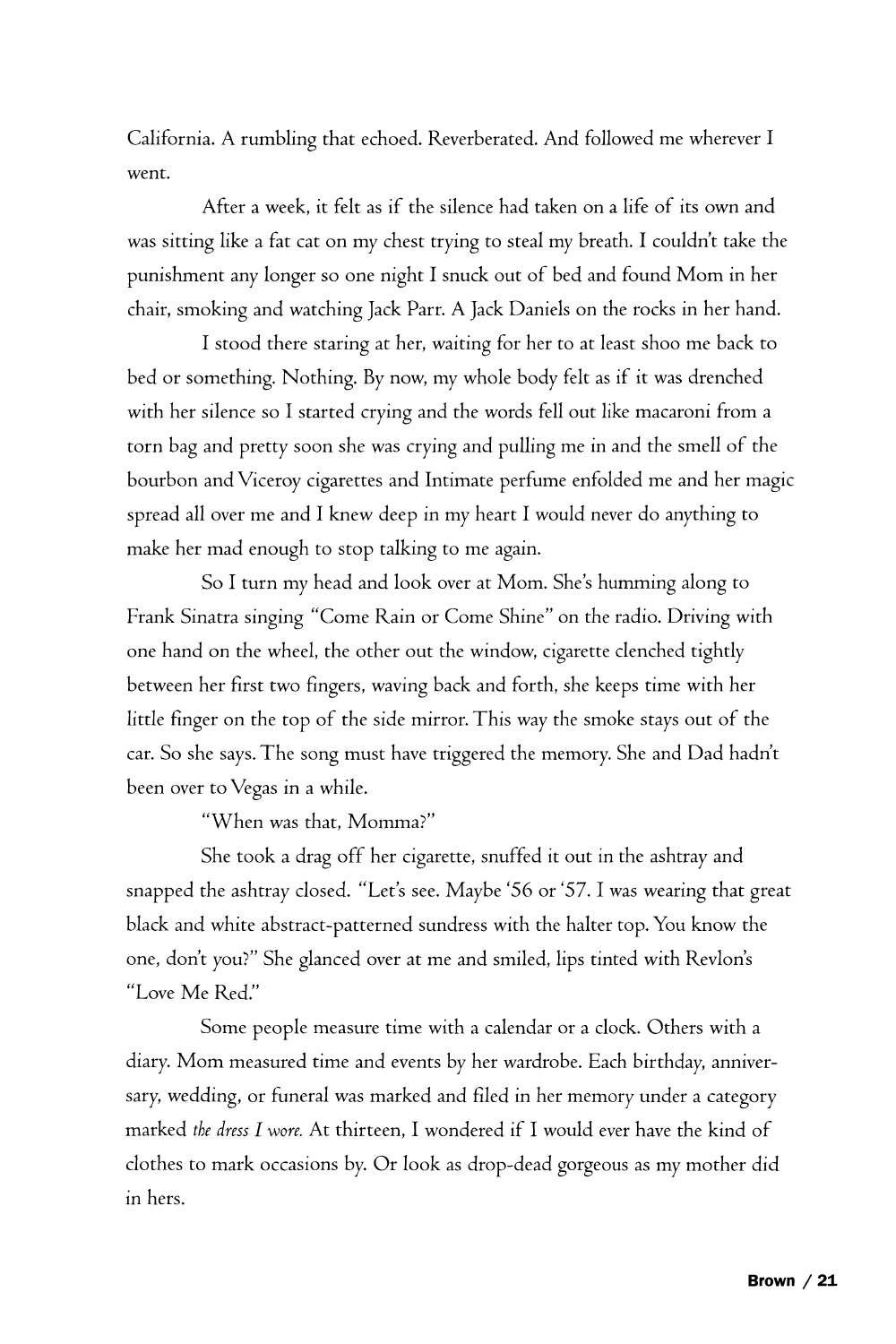"Which earrings?"

"Hmmm." She paused and I swear I could almost hear those files dropping into place, sorted carefully, like the folded cashmere sweaters in her dresser drawers. "Must have been those black-petalled ones with the rhinestones that spray all over my ears..."

Of course. Those would have been the ones. While other mothers might have worn a single pearl, my mother served up her exotic looks with relish. I glanced over at her. Even just driving me to piano lessons, she looked great. Her hair with natural easy waves cut short, chestnut-colored eyes, red lips, she looked fashionable and classic, even in shorts and a cotton blouse.

"What was he like?" That she had met Frank Sinatra added even more to her mystery. A famous person. Not as great as meeting Dennis Wilson of the Beach Boys, but it was definitely something out of the ordinary.

"Oh, I don't know." She changed lanes and looked for our off-ramp. "You know, they're never quite like they seem up on stage, when you finally meet them. Kind of quiet. Serious." She drifted off into an easy familiar silence. A silence that was safe, but untransgressable. I had a million questions that would just have to wait.

At least we weren't talking about whether or not I had practiced enough for my lessons. I hated my piano teacher and hated the lessons. Loved playing the piano, but hated the hours on the hard bench with Czerny and Chopin when I could be with my girlfriends, listening to records, dreaming about growing up. But no. Mother wanted the talent she and my piano teacher agreed lay dormant in my fingers to blossom. *You have real talent. A way to make something of yourself. Not like me. You could really be something.* 

Be something. How could I tell her that I wanted to be her? Out of all my friends, both male and female, Mom stood out. My friends' mothers were a librarian, a kindergarten teacher, a daycare provider, a seamstress, and a stay-athome mom who was a Christian Scientist. Be something? My mom smoked, swore, went to Vegas to gamble, lived for Friday nights and dancing with my Dad, never "lowered" herself to drinking beer, wore Chinese dresses, and vacuumed in her bathing suit. Now that was something all my girlfriends and I aspired to. She was the closest thing to glamour we would know for a while. And glamour was